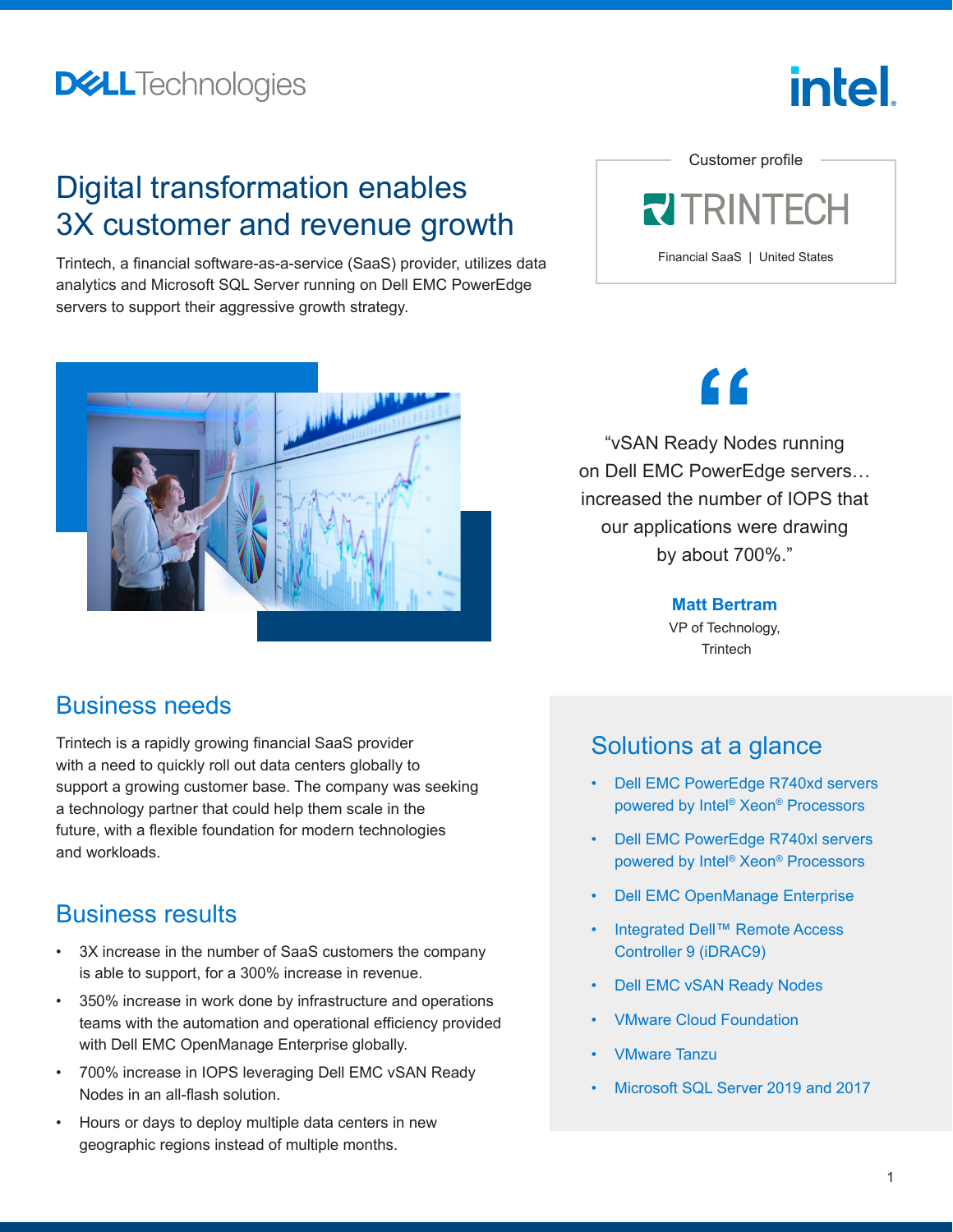Trintech is a global company providing specialized accounting software that supports monthly, quarterly, and annual closing for large multinational companies, including the majority of the Fortune 100. With a strategy that includes acquisitions and geographic expansion, Trintech quintupled the number of employees and tripled its customer base over a two and a half year period. This growth was enabled by an IT transformation effort the company undertook with Dell Technologies as its partner.

Trintech has also invested heavily in artificial intelligence (AI) and automation, integrating these with Microsoft SQL Server, enabling bots to perform routine functions for Trintech's accounting and financial services customers. According to Matt, "we knew that by continuing to grow, we would be able to leverage different Dell Technologies and VMware solutions that would provide us with generational leaps in terms of performance, availability, and overall resiliency within the global infrastructure."

#### An IT foundation built to support rapid growth

Trintech supports thousands of financial services customers worldwide, using Microsoft SQL Server for a range of customer-facing SaaS applications. Because of the company's aggressive growth strategy, Matt Bertram, VP of Technology at Trintech, knew the company needed a partner that could help him modernize IT to keep up with growing business demands.

The company's IT landscape needs to provide efficiency, flexibility and scalability along with ease of deployment and management so that the company could avoid growing pains as it set out to triple its user base and revenues. At the same time, Matt needed to help his team more easily comply with global data privacy regulations. Matt turned to Dell Technologies, partnering for a multi-year transformation initiative.

By migrating Trintech's SQL Server workloads to a fullyvirtualized infrastructure running on Dell EMC PowerEdge servers, Trintech was able to recognize significant savings in terms of compute utilization and storage along with significant performance gains and an enhanced ability to meet business continuity and disaster recovery (BCDR) objectives across a complex global infrastructure.



# **"**

"By deploying Dell EMC PowerEdge and Dell EMC OpenManage Enterprise at data centers globally, we saw a 350% increase in work done by infrastructure and operations teams, and we were able to deploy multiple data centers in new geographic regions within hours to weeks instead of multiple months."

> **Matt Bertram** VP of Technology, **Trintech**